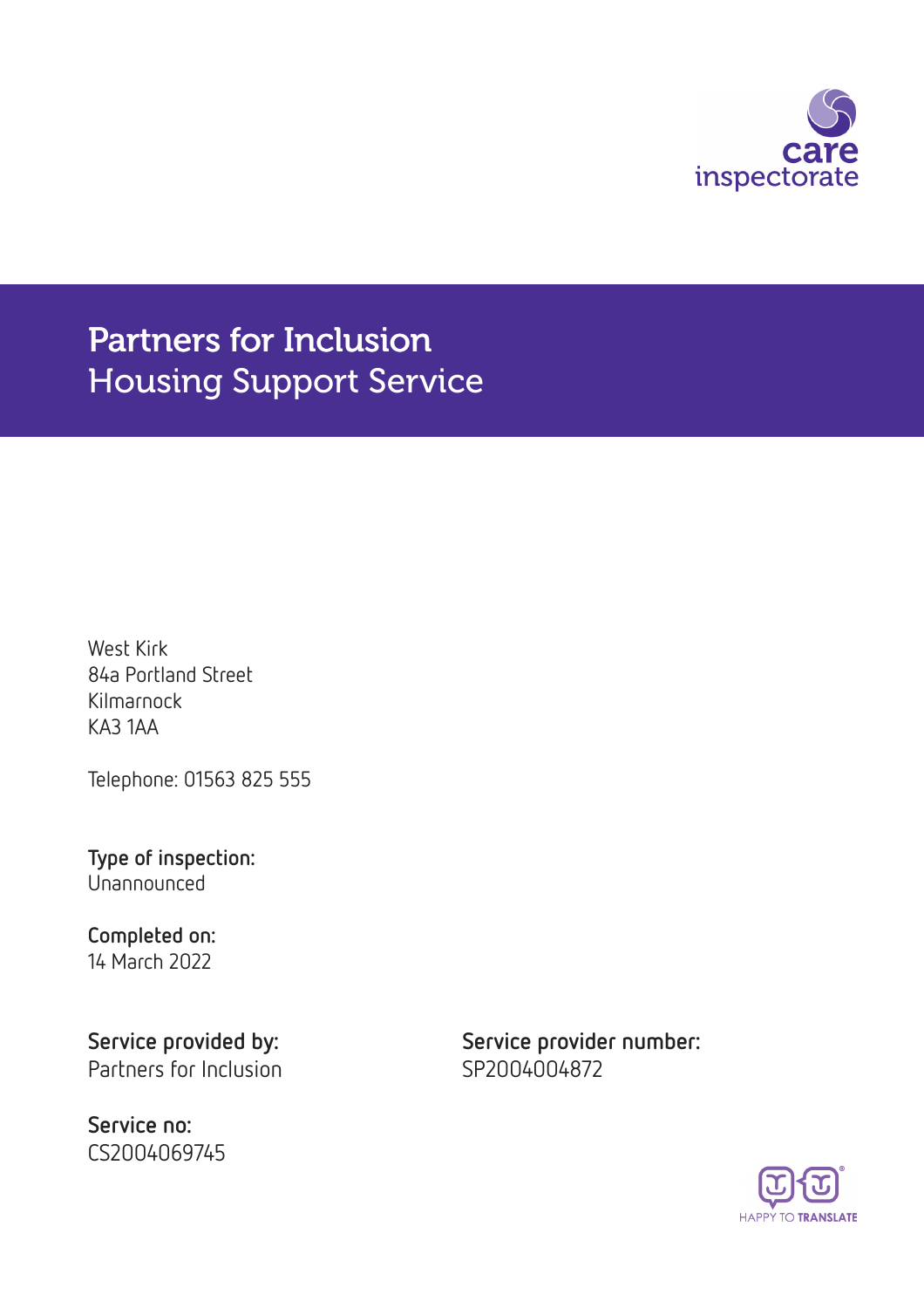#### About the service

Partners for Inclusion are registered to deliver a Housing Support and Care at Home Service to people over the age of 16 years with a learning disability and/or mental health issues.

The service is delivered across East Renfrewshire, Renfrewshire, East, South and North Ayrshire.

The registered manager is supported by their professional and operational management team, based in the service's headquarters in Kilmarnock. Each person supported lives in their own home, with a small staff team providing tailored support to meet their individual needs.

Packages of support hours vary from a few hours per week to twenty four hours per day, enabling people to live independently.

Partners for Inclusion state that their ethos is "to support individuals lead the best life that they can, within their own homes , with their own dedicated staff team" and that "everyone plays their part in helping us to deliver high quality care and support enabling everyone to live life the way they choose."

This was an unannounced inspection to evaluate how well people were being supported during the Covid-19 pandemic. We evaluated the service based on key areas that are vital to the support and wellbeing of people experiencing care during the pandemic.

### What people told us

During this inspection we spoke to staff, relatives of people who received support from the service and other professionals. Feedback about the service was very positive.

Comments included:

"They are a good conscientious caring team who put the service users at the focus of their support."

"We are delighted with everything"

"They go above and beyond"

"They just make sure he has such a good life - they are just fantastic"

### From this inspection we evaluated this service as:

In evaluating quality, we use a six point scale where 1 is unsatisfactory and 6 is excellent

| How well do we support people's wellbeing?                        | 5 - Very Good |
|-------------------------------------------------------------------|---------------|
| How good is our care and support during the<br>COVID-19 pandemic? | $4 - Good$    |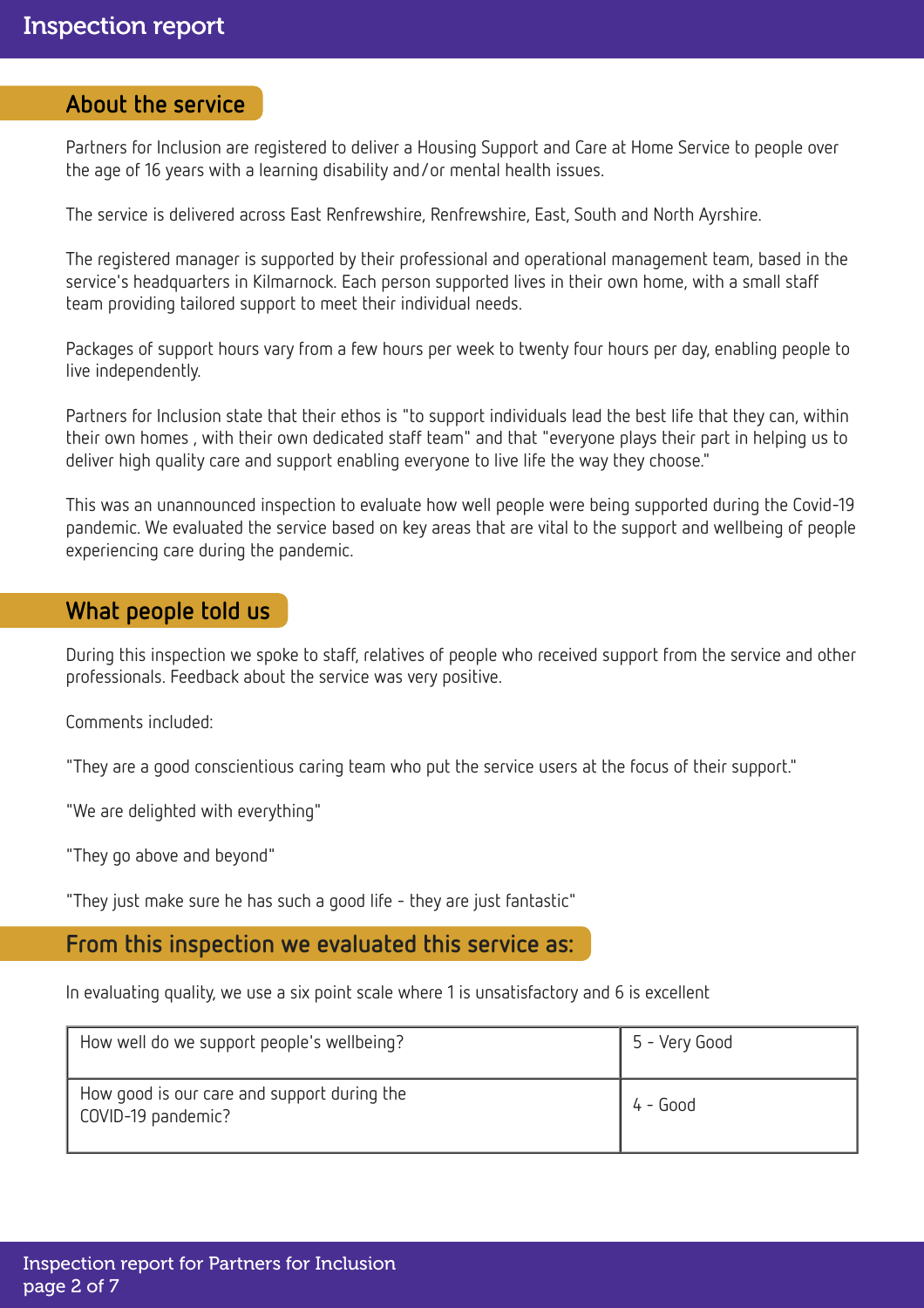Further details on the particular areas inspected are provided at the end of this report.

### How well do we support people's wellbeing? 3 - Very Good

People had an individual, detailed and holistic service design and working policies (care plan) in place accompanied by safety assessments and reviews which underpinned support delivery.

These documents described specifically what a person could do for themselves in each support area and where help was required.

We could see in the working policies and service design that people's wishes and preferences were used to shape their support and feedback confirmed that the support people received was responsive to their needs and helped them achieve their goals and outcomes.

Where people were subject to restrictions or had guardians, we could see that copies of the legal paperwork was sought and held in the working policies. Any restrictions in place were fully considered and staff appropriately trained if this included physical interventions. This means that the support provided promoted peoples dignity, independence and choice.

People's likes and preferences were used in the plans to provide opportunities that people benefited from and to support individuals to explore new activities, including developing new skills and new relationships.

The daily diary and other recording mechanisms such as Home Visits showed how people's support is provided and individual's involvement in directing their support. The service also commits to twice yearly reviews and people are encouraged to be involved in reviewing their support. This means that the care provided supports people to take as much control of their support as they are able to and to get the most out of life.

The service had a number of measures that helped support people from harm including policy and staff training, on Adult Support and Protection.

We could see from the working policies that people's health needs and interventions were identified and supported. People were supported to access the necessary health professionals and this was recorded on their Health Recording forms.

We noted that the medication policy could be more closely aligned with best practice guidance and the manager made changes to the medication policy in line with the appropriate guidance during the inspection.

Where staff were required to provide support for specific health conditions, we could see that staff could access person specific input from either additional training or input from a specialist professional. Where appropriate and wanted, people were supported to develop Anticipatory Care Plans. This meant that people's health benefited from their care and support.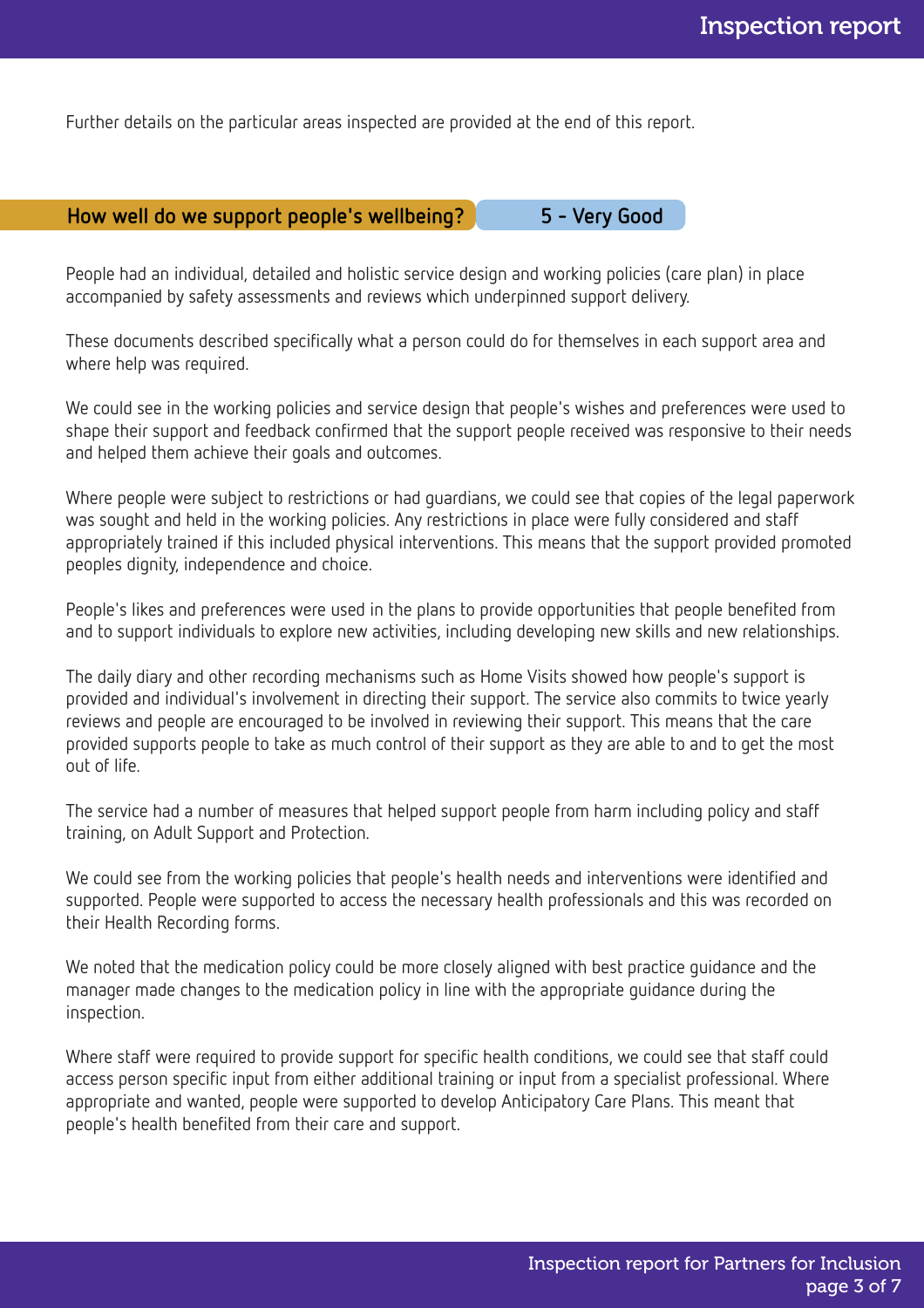### How good is our care and support during the 4 - Good COVID-19 pandemic?

We could see that the service had sufficient supplies of personal protective equipment (PPE) and that staff had access to this to top up supplies as needed. Staff had been issued with appropriate guidance and we could see that guidance updates were issued to staff throughout the Covid 19 pandemic. The service has an infection prevention and control policy and staff have undergone training and education from a variety of sources about infection prevention and control. These measures mean that people were protected from the spread of infection and that the risk of infection was reduced. While staff use of PPE was observed during Home visits, the recording of this could be more specific and we asked the service to change how their observation of PPE use is recorded.

We found that the infection control policy could have been updated more robustly to make clear what measures would be used for Covid 19 outbreaks specifically and we asked the service to update their policy accordingly. People had safety assessments for Covid 19 and for other safety concerns as needed, however we found that some of these lacked a useful level of detail. We have made an Area for Improvement around how the service updates policies, records observations and records risk assessments. (see area for improvement 1)

Along with a business continuity plan, the service had Individual covid contingency plans in place that identified which staff would work with each individual should the person contract Covid 19- what support would be provided and what alternative arrangements could be made.

As well as the mandatory training, we could see that staff had been directed towards learning and training that would support them to have the skills to support people during the pandemic for example, on the NHS Education for Scotland TURAS platform and training provided by a couple of the local authorities.

It was difficult to extract an overview of the training status or quality assurance checks for the service as a whole. An overview tool was in place that looked at key areas for each person's team including individual team member's training. We could see that there was management oversight of staff training and quality assurance at the team level. We have made an area for improvement to ensure that the organisation can effectively demonstrate the impact of robust and transparent quality assurance processes for the service as a whole. (see area for improvement 2)

We could see that a record of staff LFD testing was being kept as was the number of vaccinated staff. This information would help inform staff deployment so that staffing arrangements were responsive and flexible should staff need to self-isolate.

Support was available to staff through home visits, supervision and team meetings. We asked that supervision be added to the overview tool so that it could be monitored in line with the organisations support and development policy.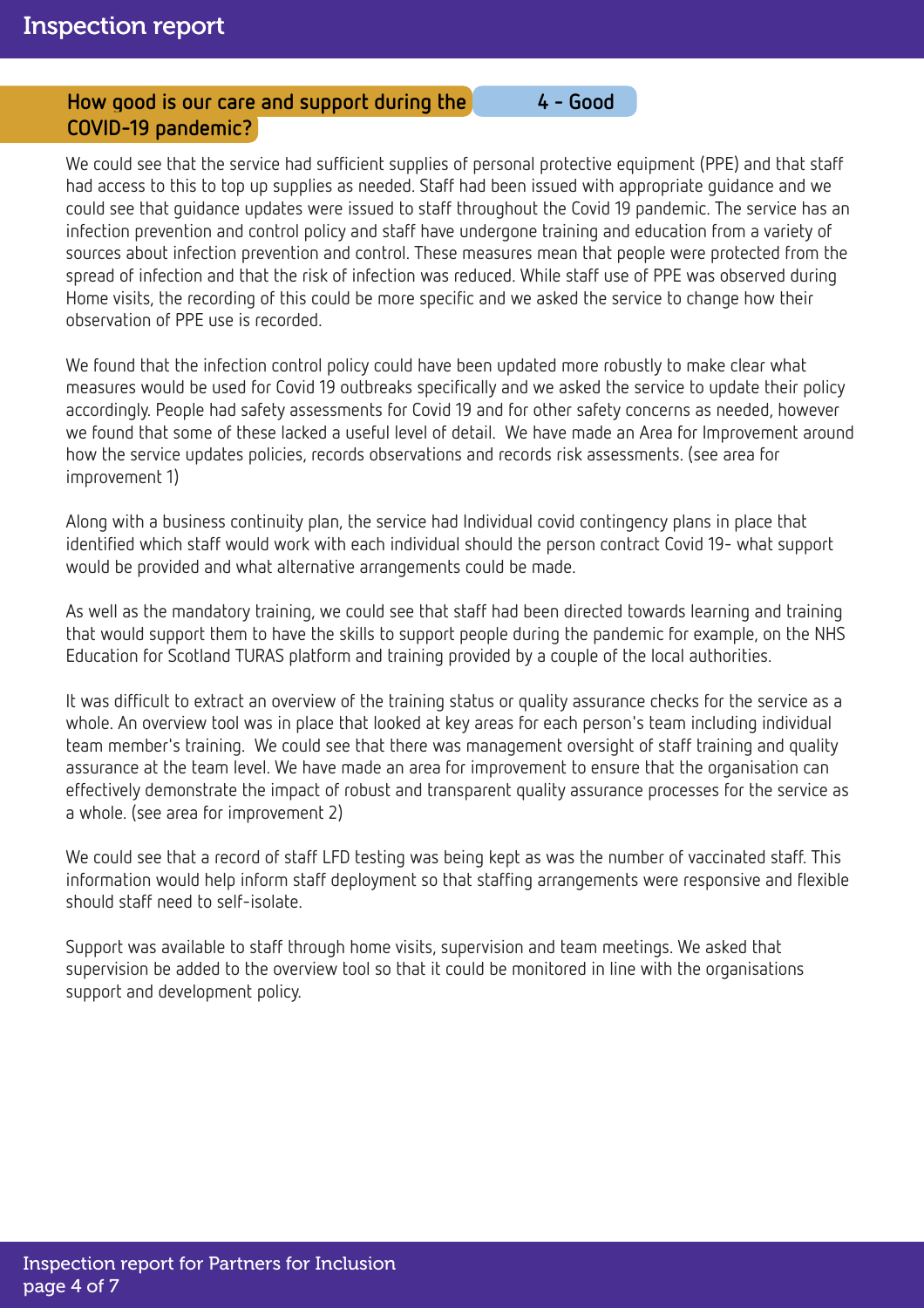#### Areas for improvement

1. The service should ensure that people's support is based on accurate, up to date information that is aligned with best practice guidance, that is reviewed regularly and recorded in sufficient detail.

To do this the service should:

a) update policies timeously in line with changes to legislation and/ or best practice guidance

b) record observations of staff practice in sufficient detail to identify good practice, areas for development, the actions necessary to improve practice where needed and the impact on practice of any necessary actions.

c) record risk assessments in a way that demonstrates that the risk is clearly identified and the measures to be taken to reduce or mitigate the risk are specific . The effectiveness of these measures on reducing the identified risk should be regularly reviewed and recorded and the measures changed if they are ineffective in reducing or mitigating the identified risk.

This is to comply with: Health and Social Care Standards (HSCS) which state:

"I experience high quality care and support based on relevant evidence, guidance and best practice.'( HSCS 4.11) and 'I experience high quality care and support because people have the necessary information and resources" (HSCS 4.27)

2. The service should ensure people benefit from a quality assurance and audit system which informs key aspects of service delivery. To do this, the service should review current quality assurance activity and recording so that key aspects of service delivery that inform continuous improvement are accessible and transparent.

This could include but is not limited to, service-wide information on:

a) reviews

b) medication management

c) accidents and incidents

d) staff recruitment, training, supervisions, and professional registration

e) engagement and feedback from people experiencing care, families, and others.

This is to comply with Health and Social Care Standards (HSCS) which state:

"I benefit from a culture of continuous improvement, with the organisation having robust and transparent quality assurance processes" (HSCS 4.19)

### Complaints

There have been no complaints upheld since the last inspection. Details of any older upheld complaints are published at www.careinspectorate.com.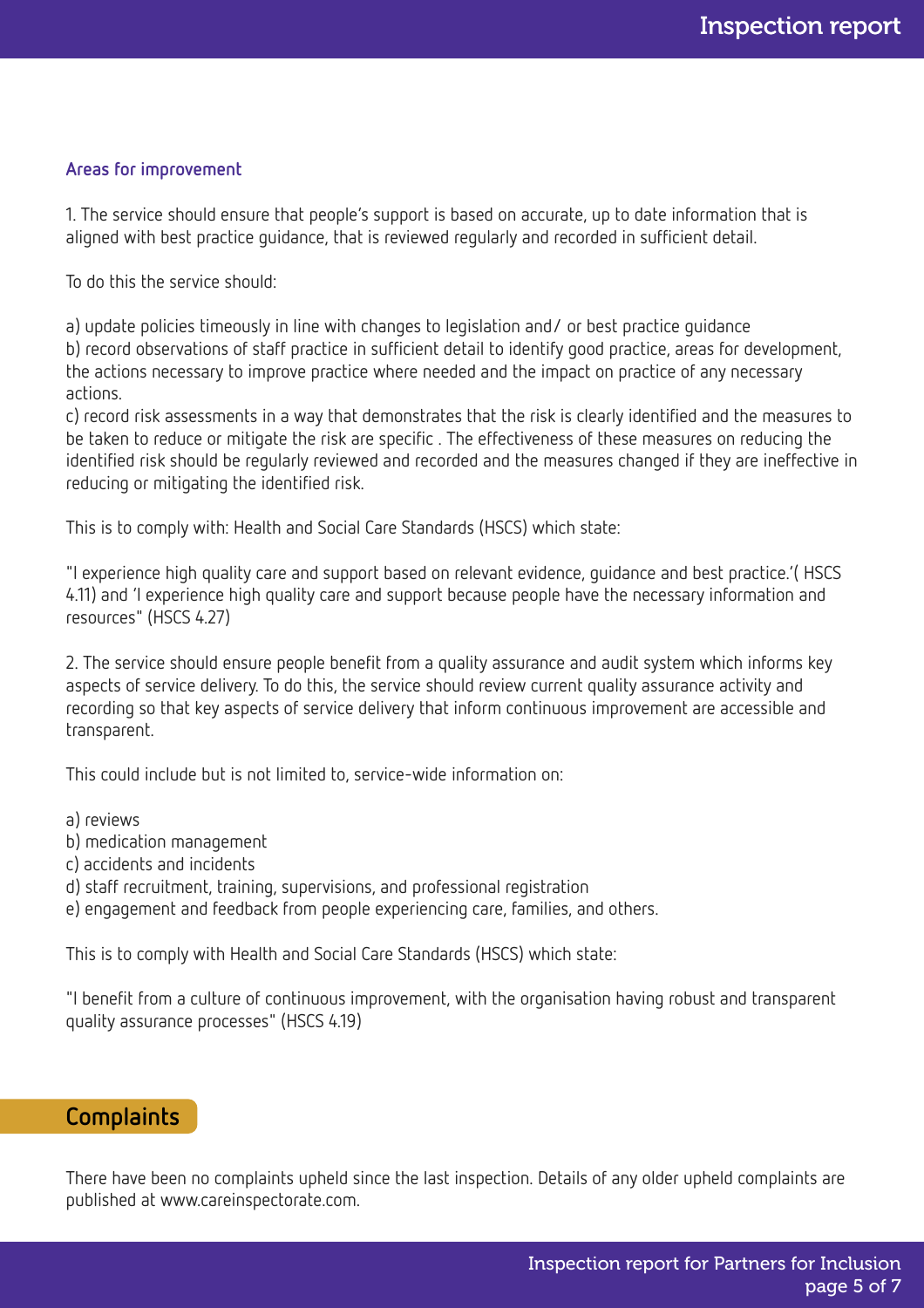# Detailed evaluations

| How well do we support people's wellbeing?                             | 5 - Very Good |
|------------------------------------------------------------------------|---------------|
| 1.1 People experience compassion, dignity and respect                  | 5 - Very Good |
| 1.2 People get the most out of life                                    | 5 - Very Good |
| 1.3 People's health and wellbeing benefits from their care and support | 5 - Very Good |

| How good is our care and support during<br>the COVID-19 pandemic?                                            | $4 - Good$ |
|--------------------------------------------------------------------------------------------------------------|------------|
| 7.2 Infection prevention and control practices are safe for people<br>experiencing care and staff            | $4 - Good$ |
| 7.3 Leadership and staffing arrangements are responsive to the changing<br>needs of people experiencing care | $4 - Good$ |